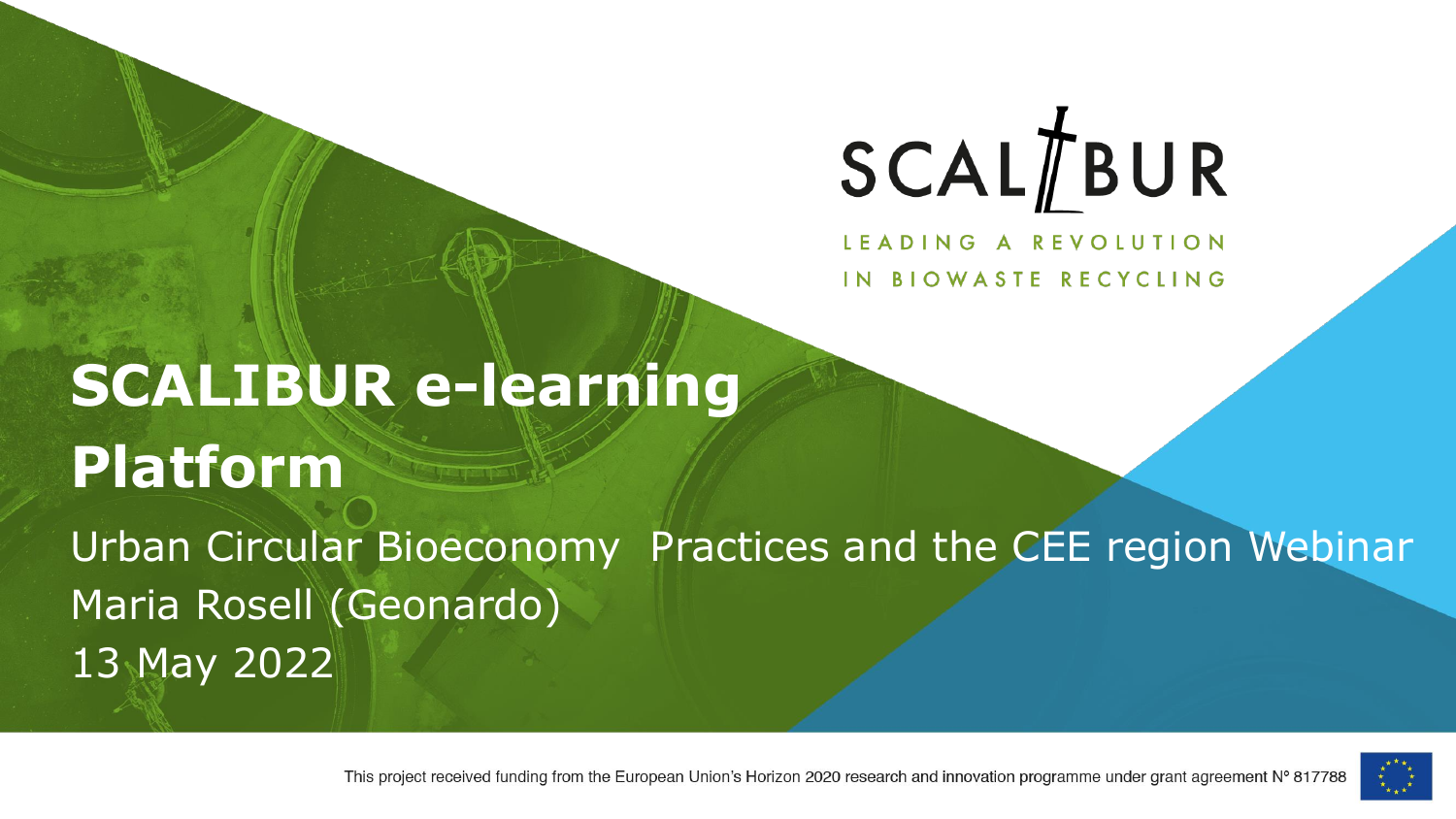### **Who we are?**



- Geonardo Environmental Technologies Ltd a leading SME in Central and Eastern Europe
- Innovation and technology company active in the energy, environment and sustainable development fields
- 1. Provide: research, innovation and consultancy services.
- 2. Conduct: state-of-the-art life cycle assessments (LCA), GIS/remote sensing and 3D terrestrial laser scanning (TLS) applications.
- 3. Develop: web-based planning and decision support tools, and ICT platforms and solutions.
- 4. Implement: novel training, capacity building, institutional strengthening, and communication and dissemination actions as well as market studies.
- 5. Conceive: new solutions and project ideas for addressing various societal challenges and implementing R&I projects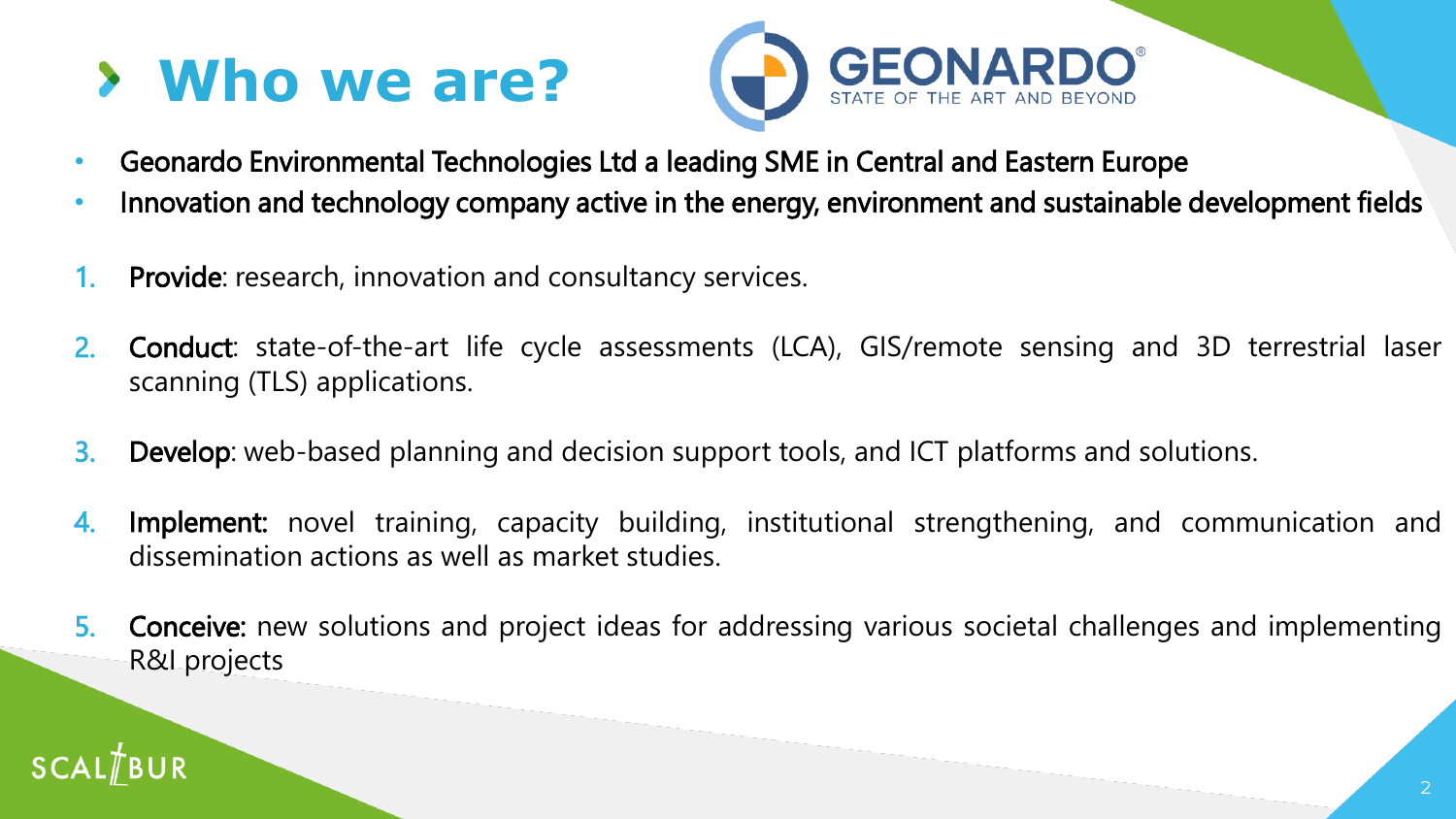# **Why an e-learning platform?**

- 1. The e-learning platform created by Geonardo is part of the exploitation and capacity building activities of the SCALIBUR project to help ensure Europewide replication & deployment of urban biowaste management strategies. Objectives:
- Enhance the capacities of the target users (municipality representatives, waste managers, entrepreneurs) on the concept of circularity, waste management practices, private sector initiatives on biowaste processes, innovative solutions and SCALIBUR products.
- To facilitate the uptake of SCALIBUR's results after the end of the project.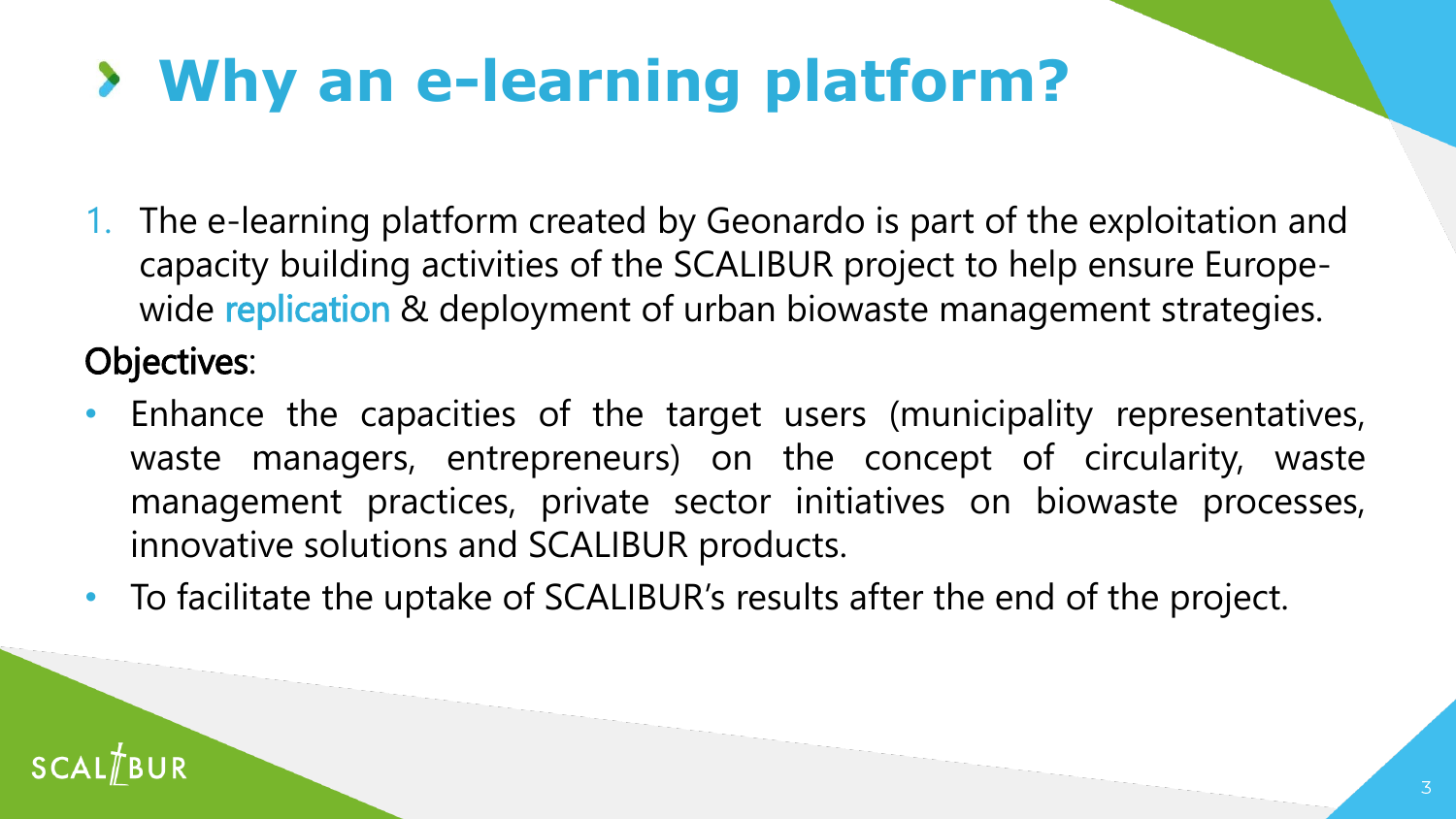#### **SCALIBUR E-learning features**

• A set of online courses divided into two training modules targeted at two different stakeholders:

(1) Municipalities and local/regional waste managers; and

(2) Companies and SMEs who wish to enter urban circular bioeconomy domain.

The platform includes downloadable reference documents and useful links, an "Ask the Tutor" function, and a Forum area to allow users to interact, ask questions and leave comments.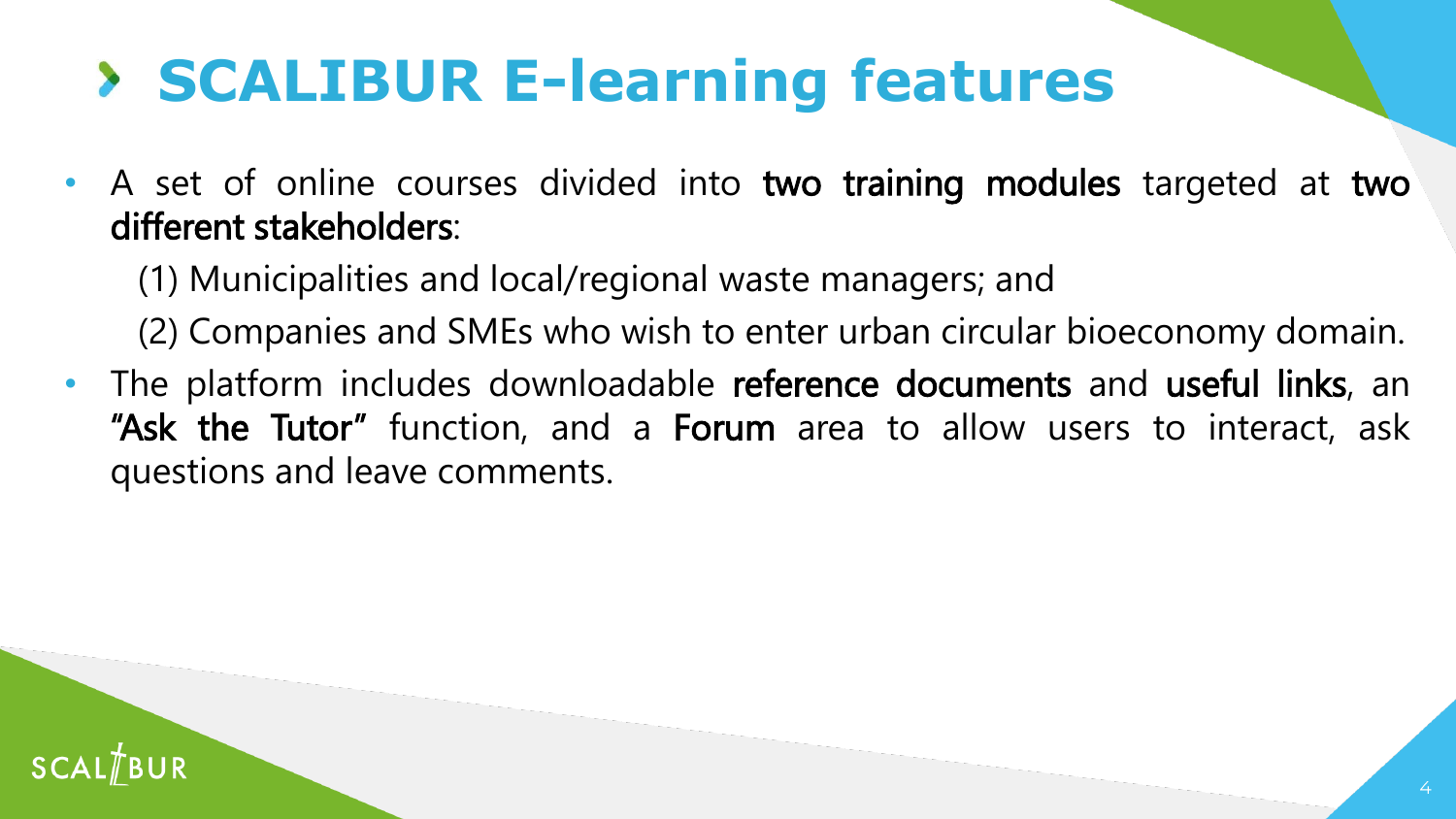#### **SCALIBUR E-learning features**

- Introductory videos created by GEO from G!E graphic resources and videos recorded by SCALIBUR partners welcome participants to the modules.
- Within one presentation each module is divided into four thematic Chapters. Chapters include individual pages with different types of content such as interactive illustrations and text.
- Each Chapter ends with a multiple-choice exercise to reinforce learning.
- A registration process has been set up in order to monitor the feedback based on the type of users and evaluate e-learning effectiveness, to complement the engagement analysis in WP2.

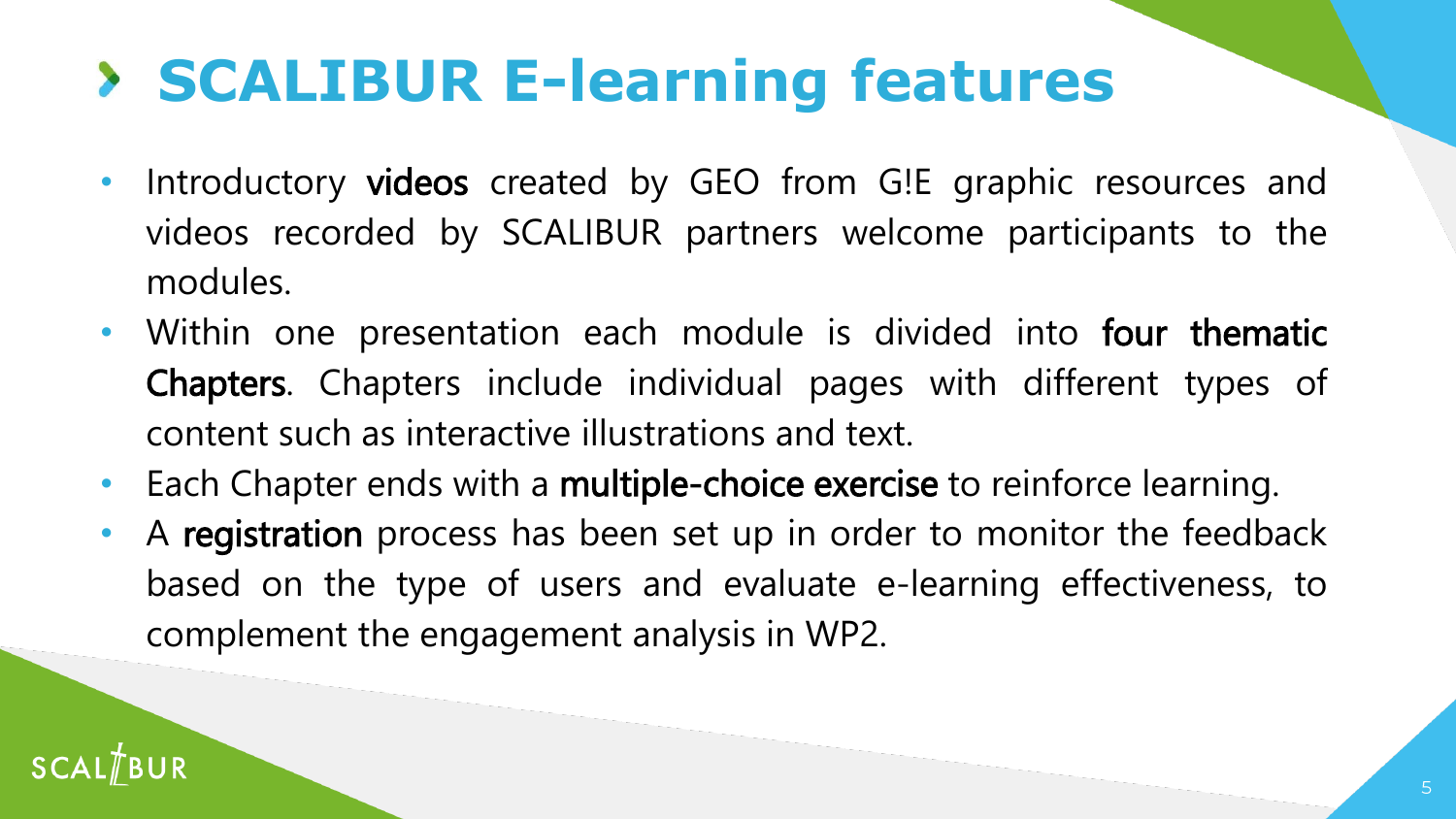## **Methodology**

- Preparatory work by G!E and GEO to define the structure and content, based on the stakeholders and project target groups.
- GEO developed the content based on desk research and incorporating as much as possible the public results and outputs of the project.
- Subsequently, SCALIBUR expert partners contributed and validated the content.
- GEO's graphic design, e-Learning and IT teams designed and launched the platform.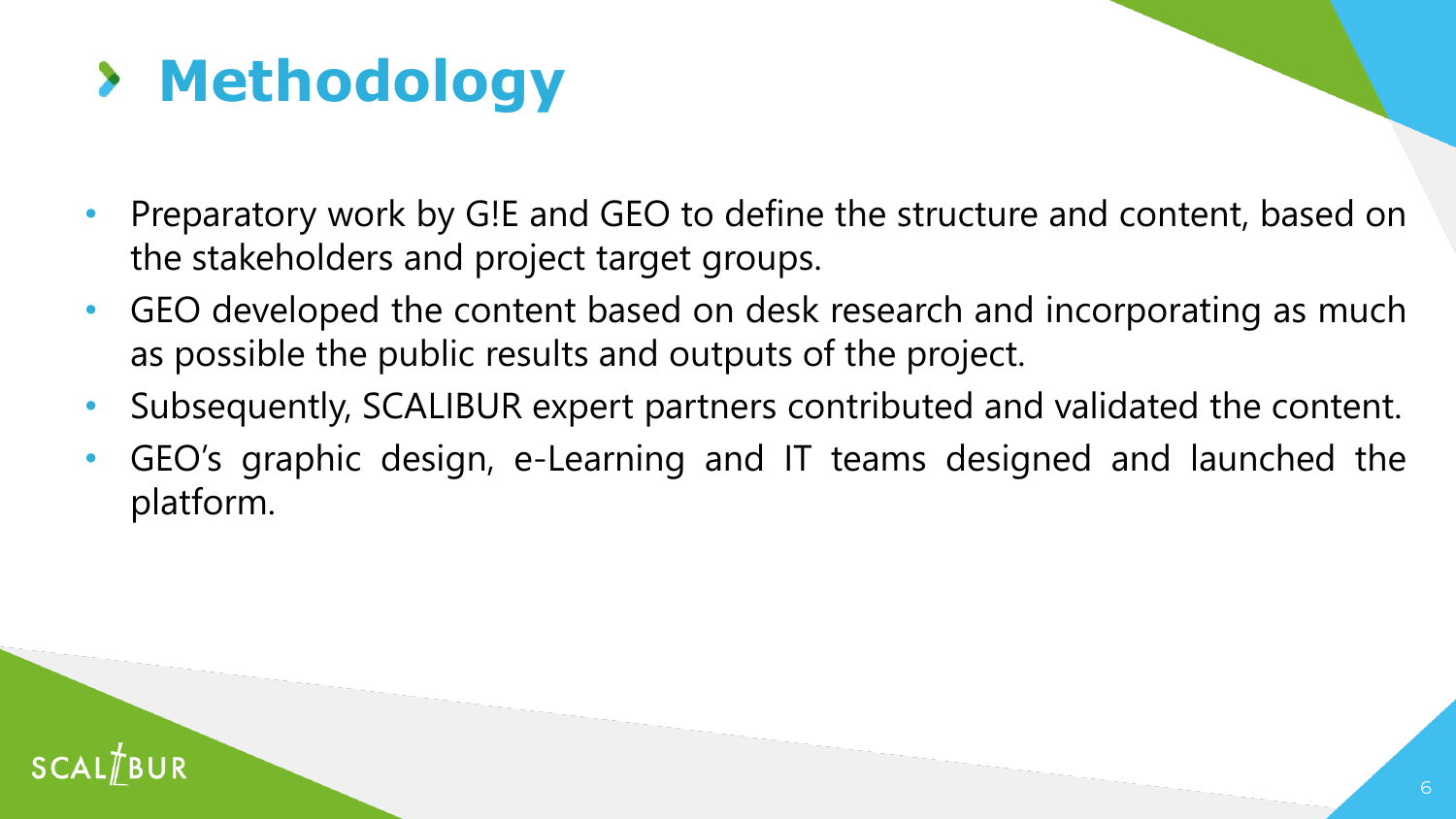#### > Before starting the modules...







#### **SCALTBUR**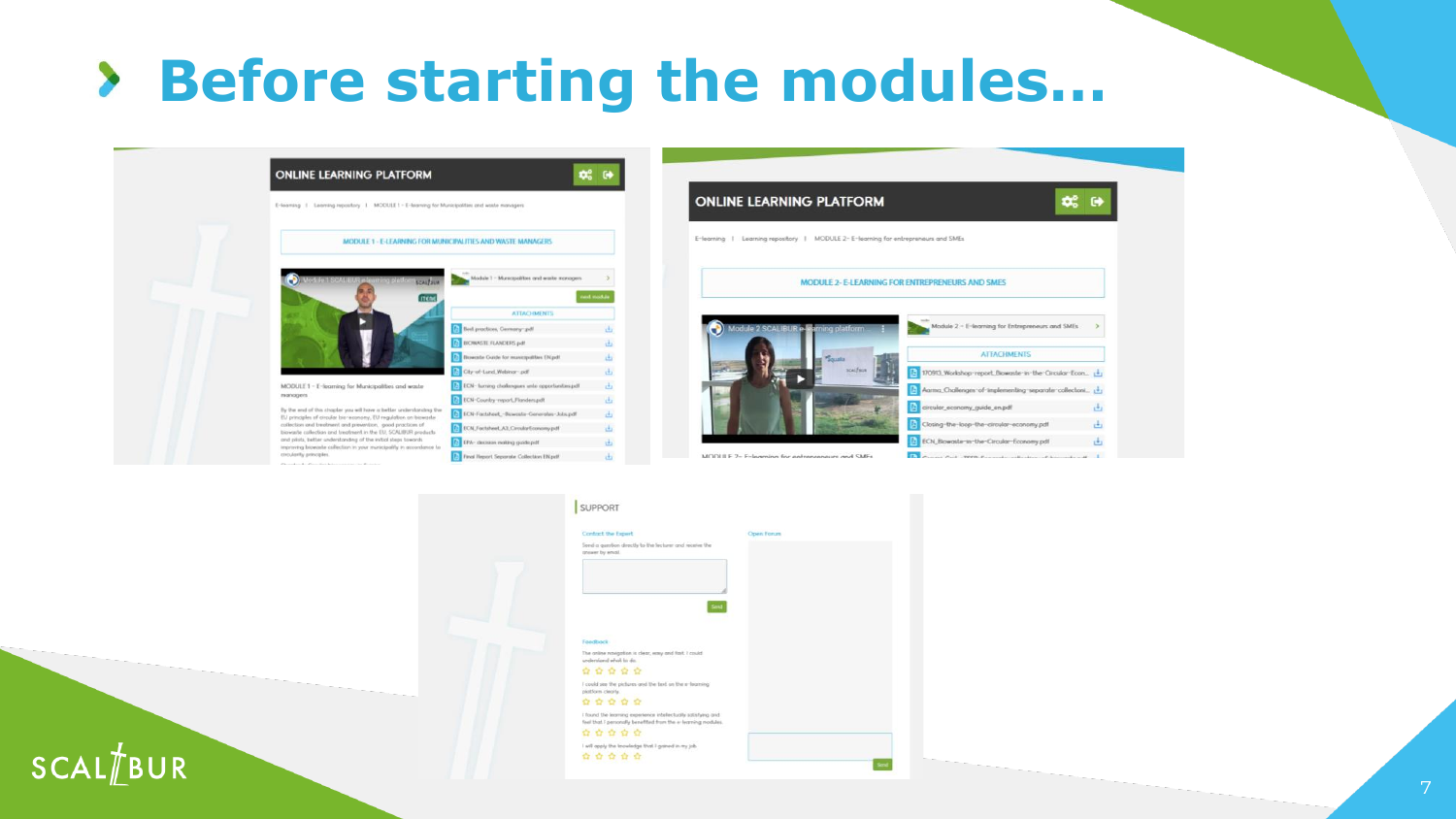

#### $SCAL/BUR$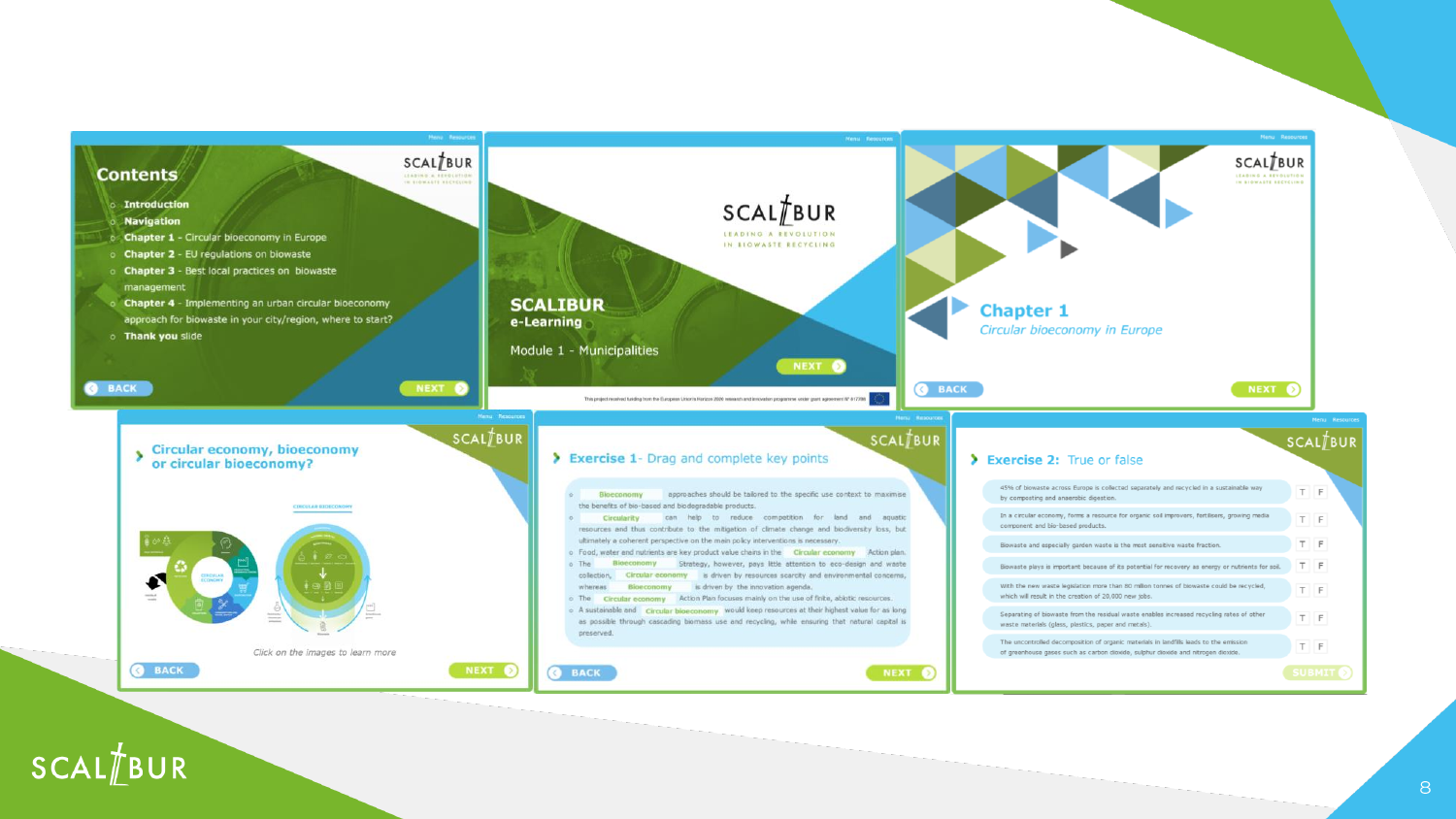### **T10.5 Replication actions. E-learning**

- The SCALIBUR e-learning is permanently available (since 29 October 2021).
- Please support us> register and complete one or the two modules and give us feedback:

<https://scalibur.geonardo.com/>